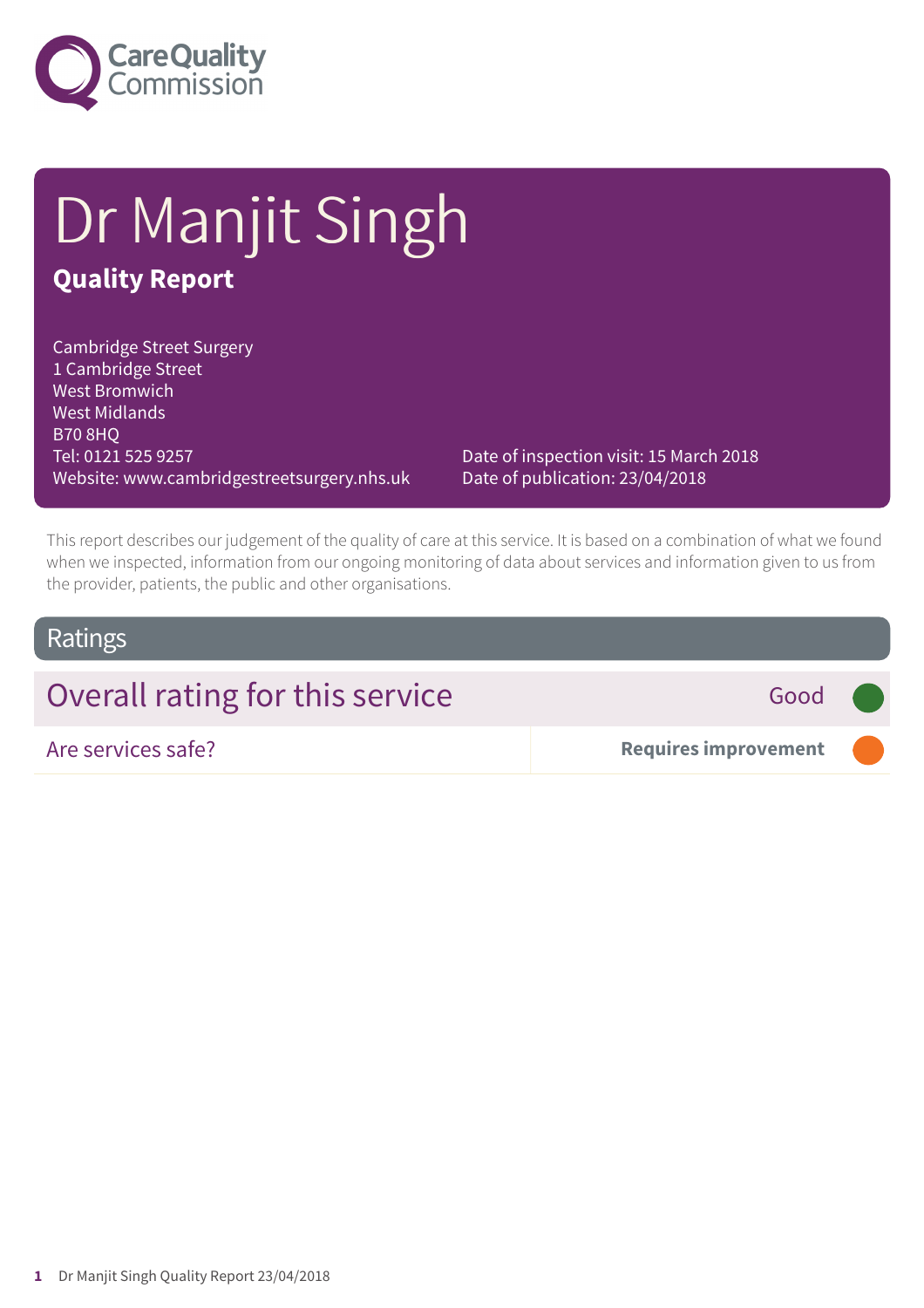# Key findings

### **Contents**

| Key findings of this inspection                                              | Page           |
|------------------------------------------------------------------------------|----------------|
| Letter from the Chief Inspector of General Practice<br>Areas for improvement | $\overline{2}$ |
|                                                                              | $\overline{4}$ |
| Detailed findings from this inspection                                       |                |
| Our inspection team                                                          | 5              |
| Background to Dr Manjit Singh                                                | 5              |
| Why we carried out this inspection                                           | 5              |
| Detailed findings                                                            | 6              |
| Action we have told the provider to take                                     | $\overline{7}$ |

## Letter from the Chief Inspector of General Practice

We carried out an announced comprehensive inspection at Dr Manjit Singh's practice also known as Cambridge Street surgery on 20 January 2017. The overall rating for the practice was Good, however, it was rated requires improvement for providing safe services. The full comprehensive report on the January 2017 inspection can be found by selecting the 'all reports' link for Dr Manjit Singh on our website at www.cqc.org.uk.

This inspection was an announced focused inspection carried out on 15 March 2018 to confirm that the practice had carried out their plan to meet the legal requirements in relation to the breaches in regulations that we identified in our previous inspection on 20 January 2017. This report covers our findings in relation to those requirements and also additional improvements made since our last inspection.

Overall the practice continues to be rated as Good, however the practice also continues to be rated as requires improvement for providing safe services.

Our key findings were as follows:

• The practice had reviewed and developed some systems to ensure that risks in some areas were monitored and managed appropriately, for example in relation to the management of patient safety alerts, legionella assessment and the management of significant events.

- The practice did not demonstrate effective systems were in place in relation to recruitment and prescription safety.
- The practice had completed some medicine audits in line with local guidelines; however they were unable to demonstrate quality improvement through these audits.
- The practice had assessed patients 'needs and delivered care in line with current evidence based guidance. Since the previous inspection the practice had introduced a systematic approach for the implementation of clinical guidelines.
- The practice had considered future planning and since the last inspection had implemented a formal written business plan.
- The practice had ensured that a female locum was available on a regular basis for female patients.
- The practice had reviewed the number of carers on their practice list and had seen an increase in the number of carers to 2%.
- Since the previous inspection patient feedback on nursing staff, telephone access and availability of pre-bookable appointments was below the national average. At this inspection we found the practice had seen an improvement in patient satisfaction in the July 2017 GP patient survey results.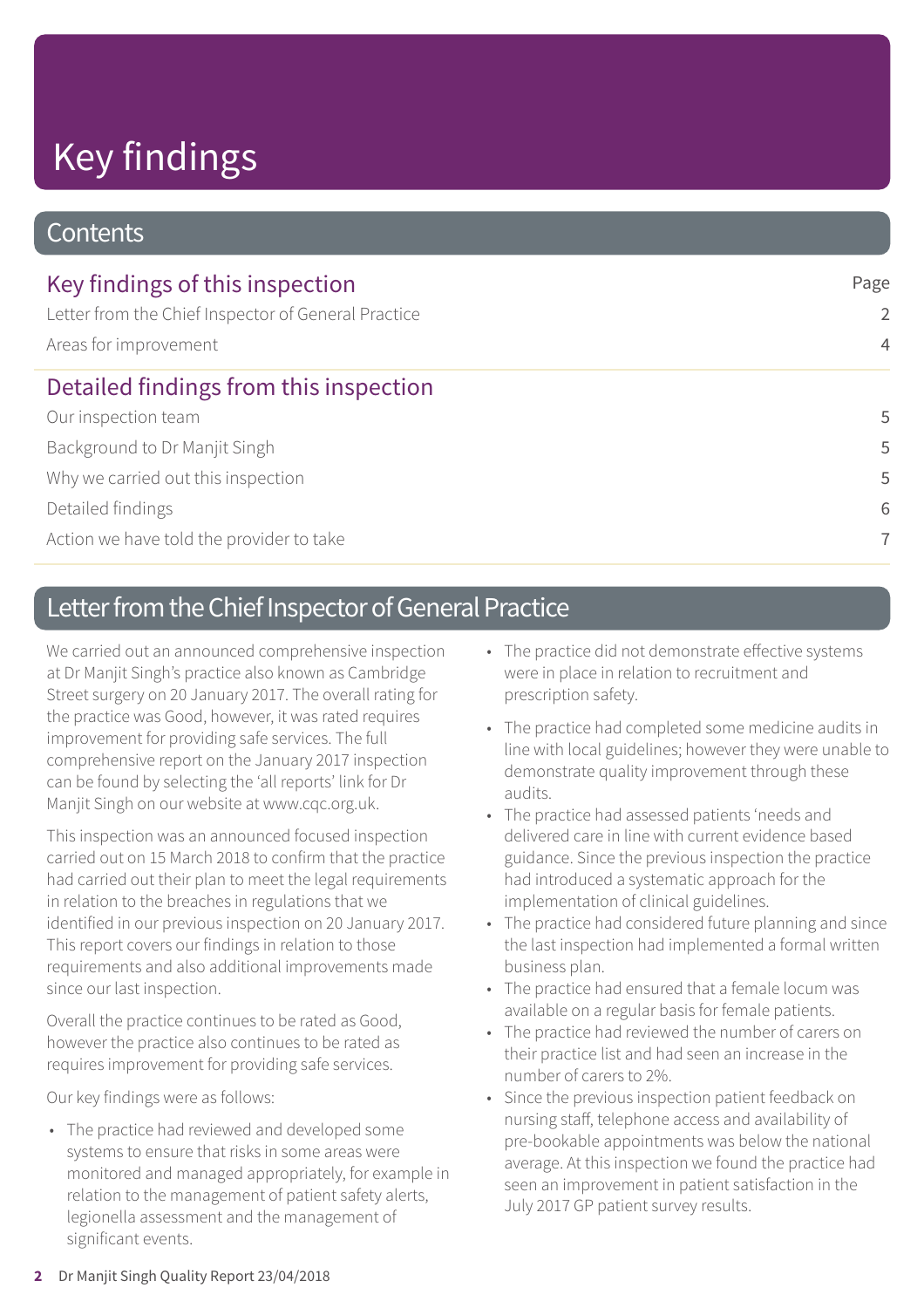# Summary of findings

However there were areas of practice where the provider must make improvements:

• Ensure care and treatment is provided in a safe way to patients

In addition the provider should:

• Strengthen the current process to demonstrate the action taken on receipt of safety alerts.

### **Professor Steve Field (CBE FRCP FFPH FRCGP)**

Chief Inspector of General Practice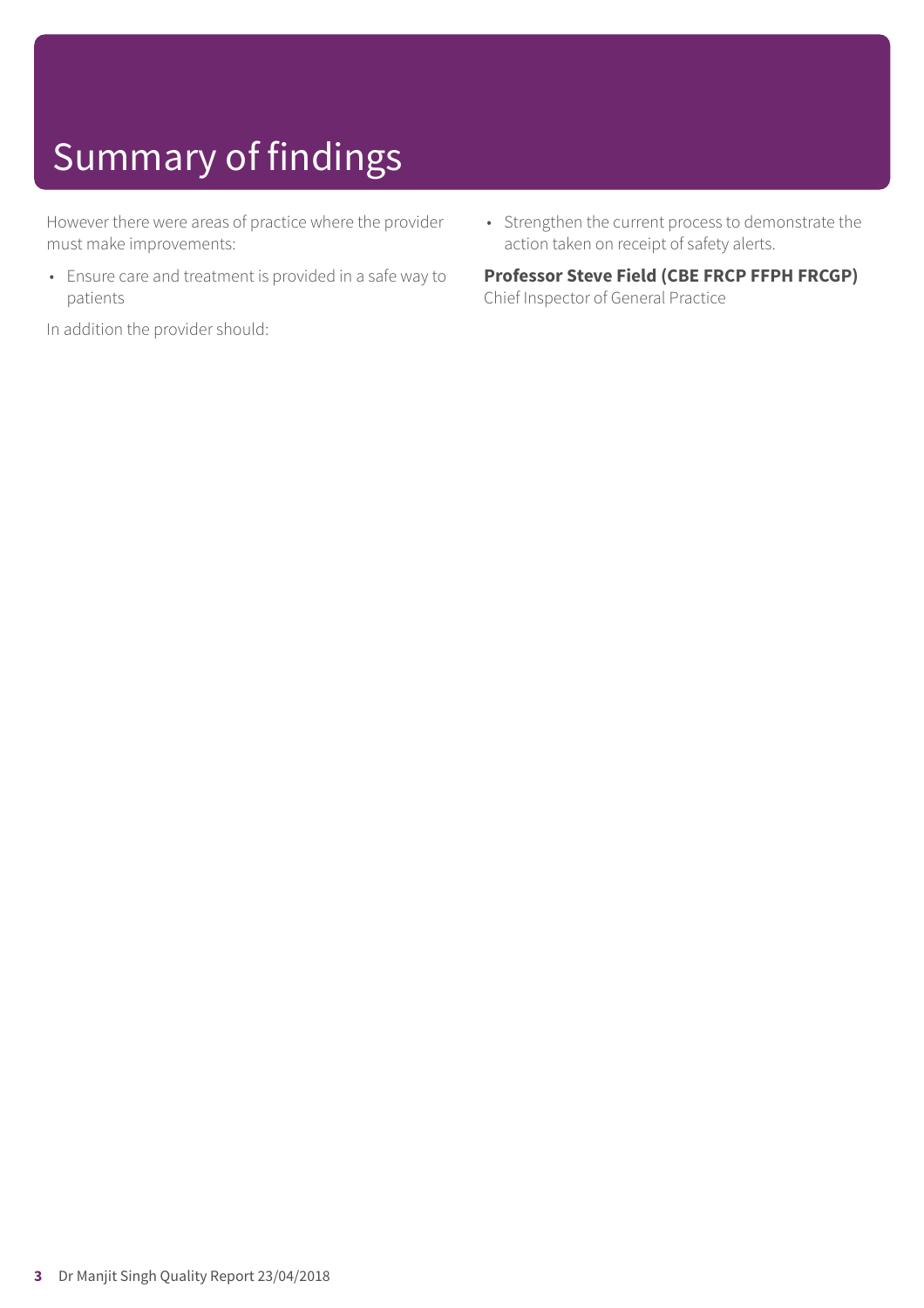# Key findings

## Areas for improvement

#### **Action the service MUST take to improve**

• Ensure care and treatment is provided in a safe way to patients.

#### **Action the service SHOULD take to improve**

• Strengthen the current process to demonstrate the action taken on receipt of safety alerts.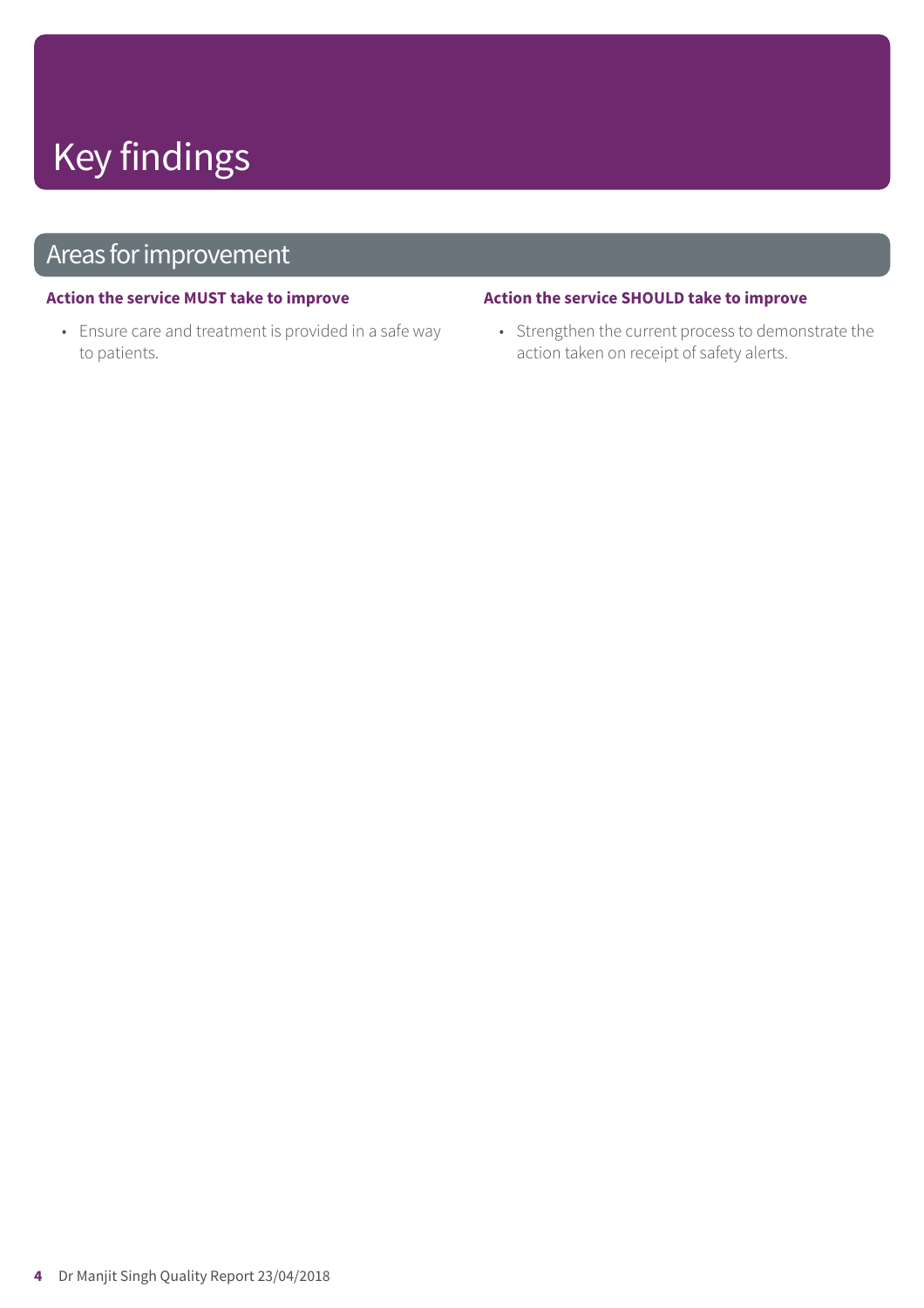

# Dr Manjit Singh **Detailed findings**

## Our inspection team

### **Our inspection team was led by:**

Our inspection team was led by a CQC Lead Inspector. The team included a GP specialist adviser.

## Background to Dr Manjit Singh

Dr Manjit Singh's practice also known as Cambridge Street surgery is a practice located in West Bromwich an area of the West Midlands. The practice has a General Medical Services contract (GMS) with NHS England. A GMS contract ensures practices provide essential services for people who are sick as well as, for example, chronic disease management and end of life care and is a nationally agreed contract. The practice also provides some enhanced services such as childhood vaccination and immunisation schemes. The clinical team comprises of one male GP and one practice nurse. The practice also uses two regular female locums. The non-clinical team consists of administrative and reception staff and a practice manager.

The practice provides primary medical services to approximately 3,000 patients in the local community. Based on data available from Public Health England, Dr Manjit Singh's practice is located in an area with high levels of deprivation compared to the national average. For example, the practice is ranked two out of 10, with 10 being the least deprived.

The practice reception and telephone lines are open from 8am to 6.30pm Monday to Friday. GP appointments are

available from 9am to 11.30am Monday to Friday and 4.30pm to 6.30pm Monday to Friday. When the practice is closed, primary medical services are provided by Primecare, an out of hours service provider and the NHS 111 service and information about this is available on the practice website.

The practice is part of NHS Sandwell & West Birmingham CCG which has 91 member practices. The CCG serve communities across the borough, covering a population of approximately 559,400 people. (A CCG is an NHS Organisation that brings together local GPs and experienced health care professionals to take on commissioning responsibilities for local health services).

## Why we carried out this inspection

We undertook a comprehensive inspection of Dr Manjit Singh on 20 January 2017 under Section 60 of the Health and Social Care Act 2008 as part of our regulatory functions. The practice was rated as good overall, however they were rated as requires improvement for providing safe services. The full comprehensive report following the inspection in January 2017 can be found by selecting the 'all reports' link for Dr Manjit Singh on our website at www.cqc.org.uk.

We undertook a follow up focused inspection of Dr Manjit Singh on 15 March 2018. This inspection was carried out to review in detail the actions taken by the practice to improve the quality of care and to confirm that the practice was now meeting legal requirements.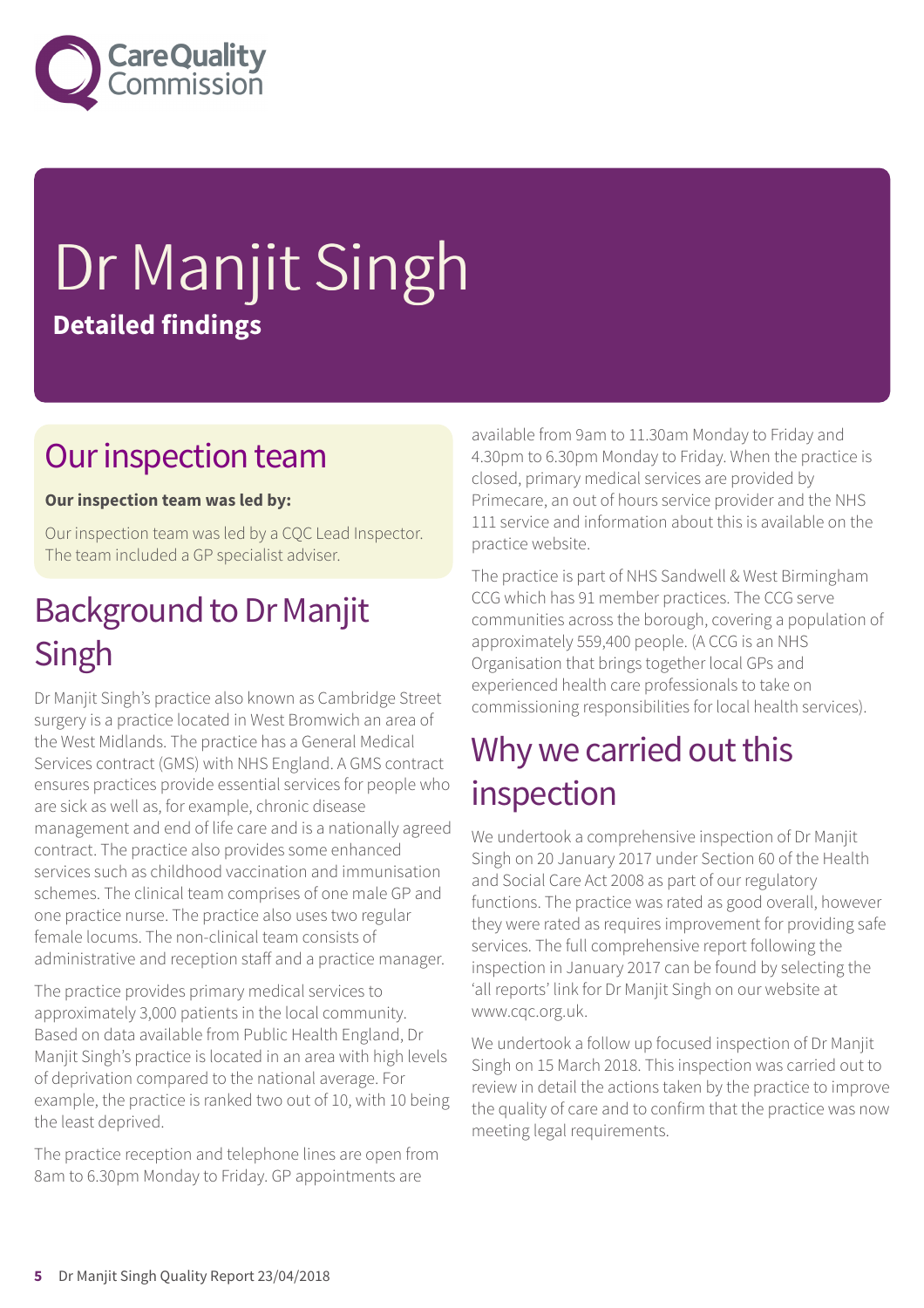## Are services safe?

## **Our findings**

At our previous inspection on 20 January 2017, we rated the practice as requires improvement for providing safe services as the arrangements in respect of the management of risk were not adequate. For example in relation to sharing learning outcomes from significant events with the team, no system to demonstrate what actions had been taken with safety alerts and no tracking system to monitor the use of prescription stationery. Some of these arrangements had improved when we undertook a follow up inspection on 15 March 2018, however we identified further improvements that were required, therefore the practice continued to be rated as requires improvement for providing safe services.

### **Safety systems and processes**

- The practice had some processes in place to act on alerts that may affect patient safety including alerts received from the Medicines and Healthcare products Regulatory Agency (MHRA). However, we found the practice had not fully completed their action plan as no clear system had been introduced to log, review and record what actions had been taken on receipt of the alerts, although we did see evidence of minutes where alerts had been discussed with the practice team and examples of where actions had been taken.
- The practice had clear systems to keep patients safe and safeguarded from abuse. The practice had reviewed their adult safeguarding policy to include all the relevant information to support staff in their role.
- The records we reviewed showed staff had received up-to-date safeguarding and safety training appropriate to their role. They knew how to identify and report concerns. The GP and practice nurse had completed level three child safeguarding training.
- The practice had implemented procedures to ensure blank prescription pads were recorded on receipt; however the security of the prescriptions still needed to be strengthened, as we found prescriptions were kept in unlocked rooms without supervision.
- The practice had implemented significant events as a standing agenda item to ensure learning outcomes were shared with the practice team.
- At the previous inspection we had identified gaps in the recruitment checks. At this inspection we found the practice had not followed their action plan to log all information received. We reviewed two personnel folders of staff that had been recruited since the last inspection and found no evidence to support that the practice had assured themselves of the competency of the employee from previous employers. On speaking with the practice manager and GP we were told that they had received verbal references, but these were not documented.
- The practice used GP locums on a regular basis, but no locum pack was in place to advise and support the locums in their role at the practice.
- The practice had purchased pulse oximeters as part of their emergency equipment. (Pulse oximeters measure the level of oxygen in a patient's bloodstream).

### **Risks to patients**

There were some systems to assess, monitor and manage risks to patient safety; however these were not always managed appropriately.

- Staff understood their responsibilities to manage emergencies on the premises and to recognise those in need of urgent medical attention. Clinicians knew how to identify and manage patients with some severe infections, including sepsis.
- On reviewing staff records we found no immunisation status for the non clinical team and no risk assessment had been completed to mitigate if any risk was involved.
- Since the previous inspection the practice had completed a Legionella risk assessment. (Legionella is a bacterium, which can contaminate water systems in buildings).